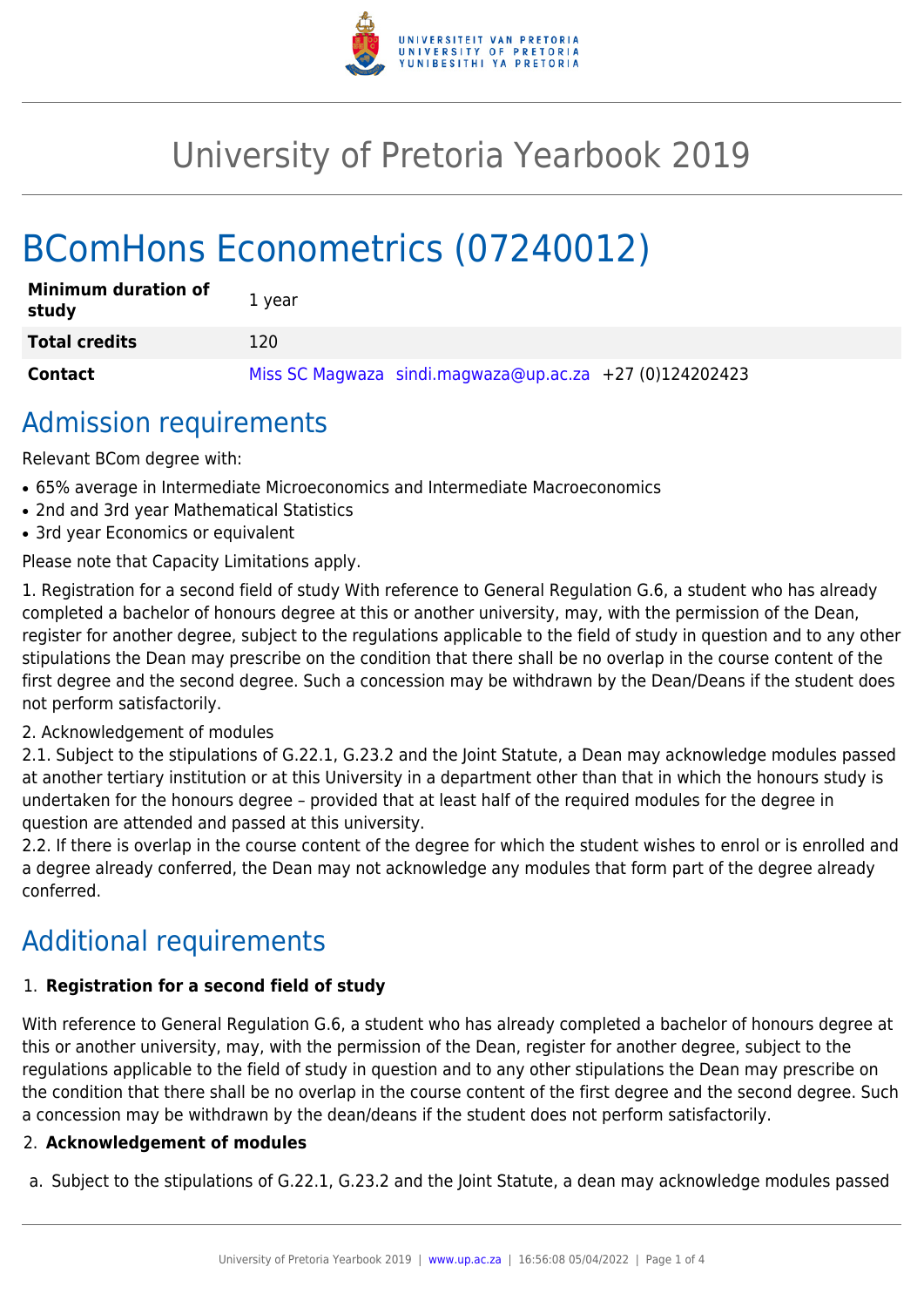

at another tertiary institution or at this University in a department other than that in which the honours study is undertaken for the honours degree – provided that at least half of the required modules for the degree in question are attended and passed at this university.

b. If there is overlap in the course content of the degree for which the student wishes to enrol or is enrolled and a degree already conferred, the Dean may not acknowledge any modules that form part of the degree already conferred.

### Other programme-specific information

- Please consult the individual modules for applicable prerequisites.
- All prescribed modules are compulsory; no elective module may be substituted for a compulsory module.
- A minimum of at least 120 credits must be obtained, 90 from compulsory modules and 30 from the research component.
- The Econometrics programme is a one year programme, and, therefore, students cannot fail any modules. Failure of any module will lead to expulsion from the programme.

All honours candidates are required to attend the Department's orientation and welcome programme, which orientates candidates with respect to the requirements and demands of the postgraduate programme, and deals with critical administrative and academic requirements necessary to succeed in the postgraduate programme.

#### **Capacity limitations**

- The supervision of postgraduate students is a time-consuming process, and, therefore, the Department reserves the right to limit entry into programmes.
- Please consult the Department for the most recent information on enrolment expectations.
- All reasonable measures will be taken to ensure that those students who meet the minimum requirements, are enrolled.
- In the event that departmental capacity cannot accommodate the number of students who meet the minimum requirements, the students will be ranked according to the above averages, and only the top performing students will be admitted to the programme, in accordance with the number of students that the departmental teaching capacity and supervision can accommodate.

### Examinations and pass requirements

In calculating marks, General Regulation G12.2 applies.

Subject to the provisions of General Regulation G.26, a head of department determines, in consultation with the Dean

- when the honours examinations in his/her department will take place, provided that:
- i. honours examinations which do not take place before the end of the academic year must take place no later than 18 January of the following year, and all examination results must be submitted to Student Administration by 25 January; and
- ii. honours examinations which do not take place before the end of the first semester may take place no later than 15 July, and all examination results must be submitted to Student Administration on or before 18 July.
- whether a candidate will be admitted to a supplementary examination, provided that a supplementary examination is granted, only once in a maximum of two prescribed semester modules or once in one year module;
- supplementary examinations (if granted) cover the same subject matter as was the case for the examinations;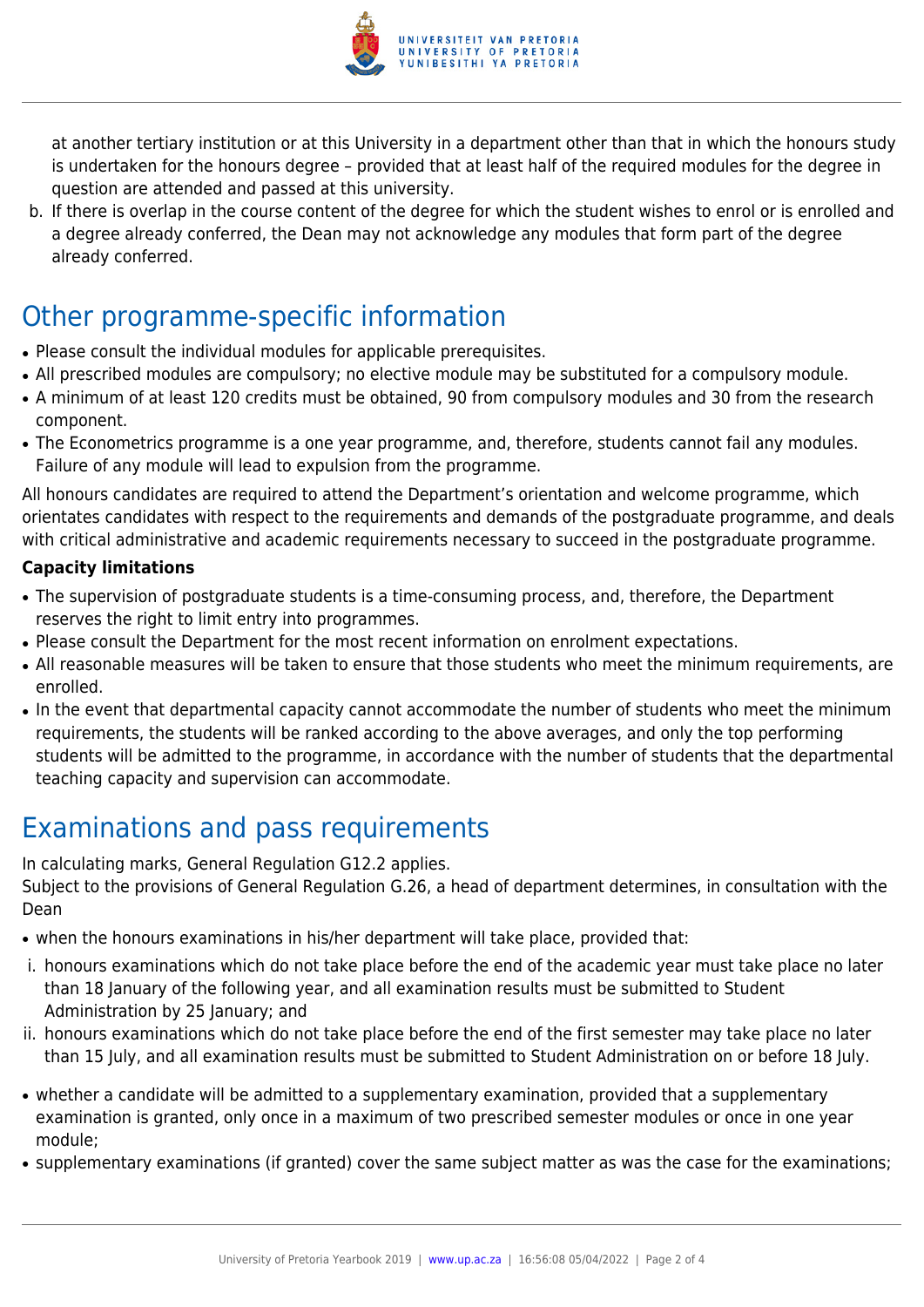

- NB: For the purpose of this provision, the phrase "not sit for an examination more than twice in the same subject" as it appears in General Regulation G.18.2, implies that a candidate may not be admitted to an examination in a module, including a supplementary examination, more than three times.
- the manner in which research reports are prepared and examined in his/her department.

**NB**: Full details are published in each department's postgraduate information brochure, which is available from the relevant head of department. The minimum pass mark for a research report is 50%. The provisions regarding pass requirements for dissertations contained in General Regulation G.12.2 apply mutatis mutandis to research reports.

Subject to the provisions of General Regulation G.12.2.1.3, the subminimum required in subdivisions of modules is published in the study guides, which is available from the relevant head of department.